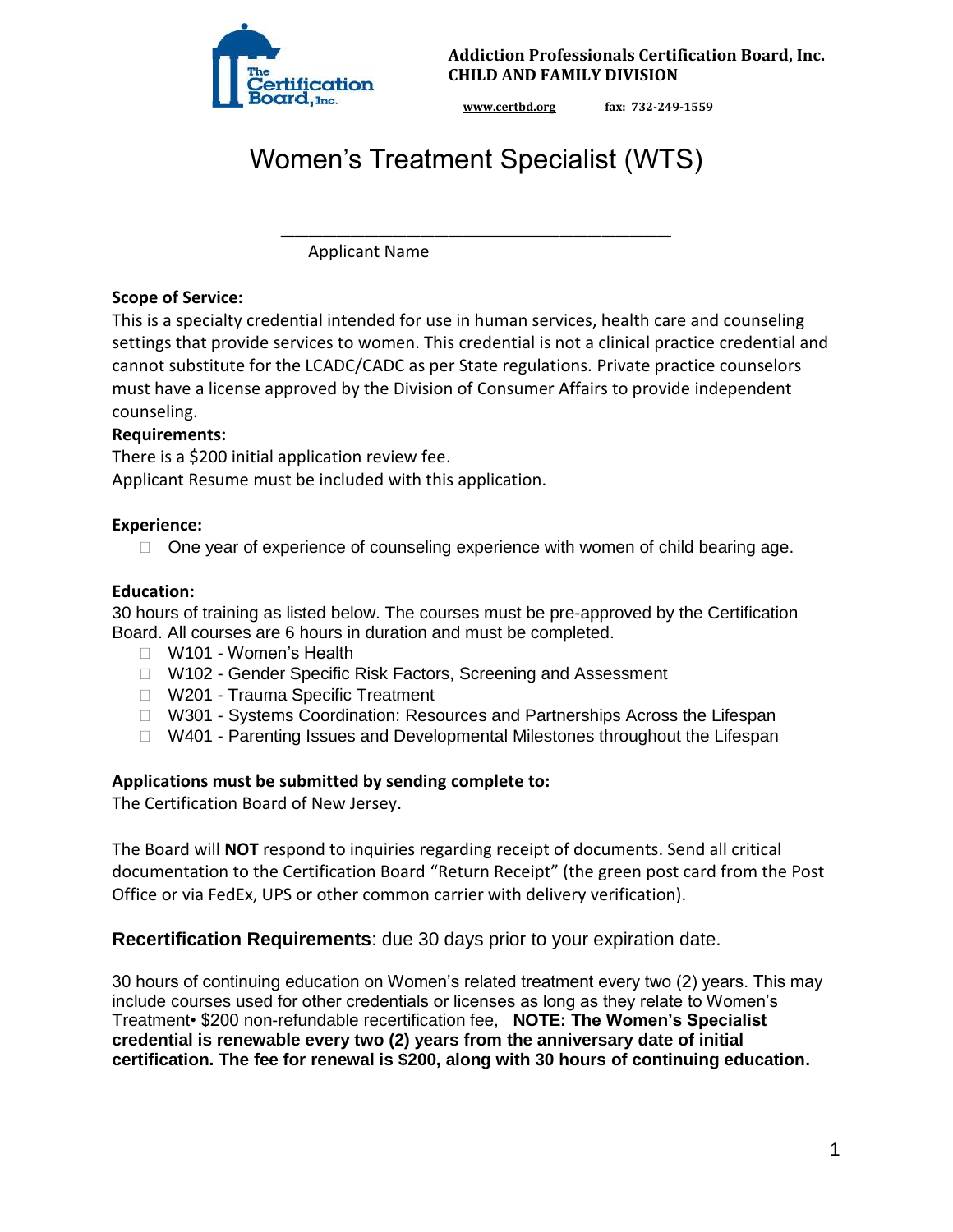

**Addiction Professionals Certification Board, Inc. CHILD AND FAMILY DIVISION** 

**www.certbd.org fax: 732-249-1559** 

## **APPLICANT INFORMATION SHEET**

|       | (Please Print Your Name as it should appear on your Certificate)                    |  |
|-------|-------------------------------------------------------------------------------------|--|
|       |                                                                                     |  |
|       |                                                                                     |  |
|       |                                                                                     |  |
|       |                                                                                     |  |
| only. | *OPTIONAL INFORMATION - DOES NOT AFFECT CERTIFICATION. For Data Collection Purposes |  |
|       |                                                                                     |  |
|       |                                                                                     |  |

*The following information must also be submitted with this application:* 

♦ All Verification of Attendance Sheets or Certificates for Coursework.

♦ **Please note all originals of certificates must be submitted with the application, as well as a set of photocopies and a self-addressed, stamped envelope. Once the review has been completed, the originals will be returned. If the SASE is not included, the originals will not be returned.** 

♦ Resume.

♦ \$200 Non-refundable Application and Review Fee (fees are subject to change).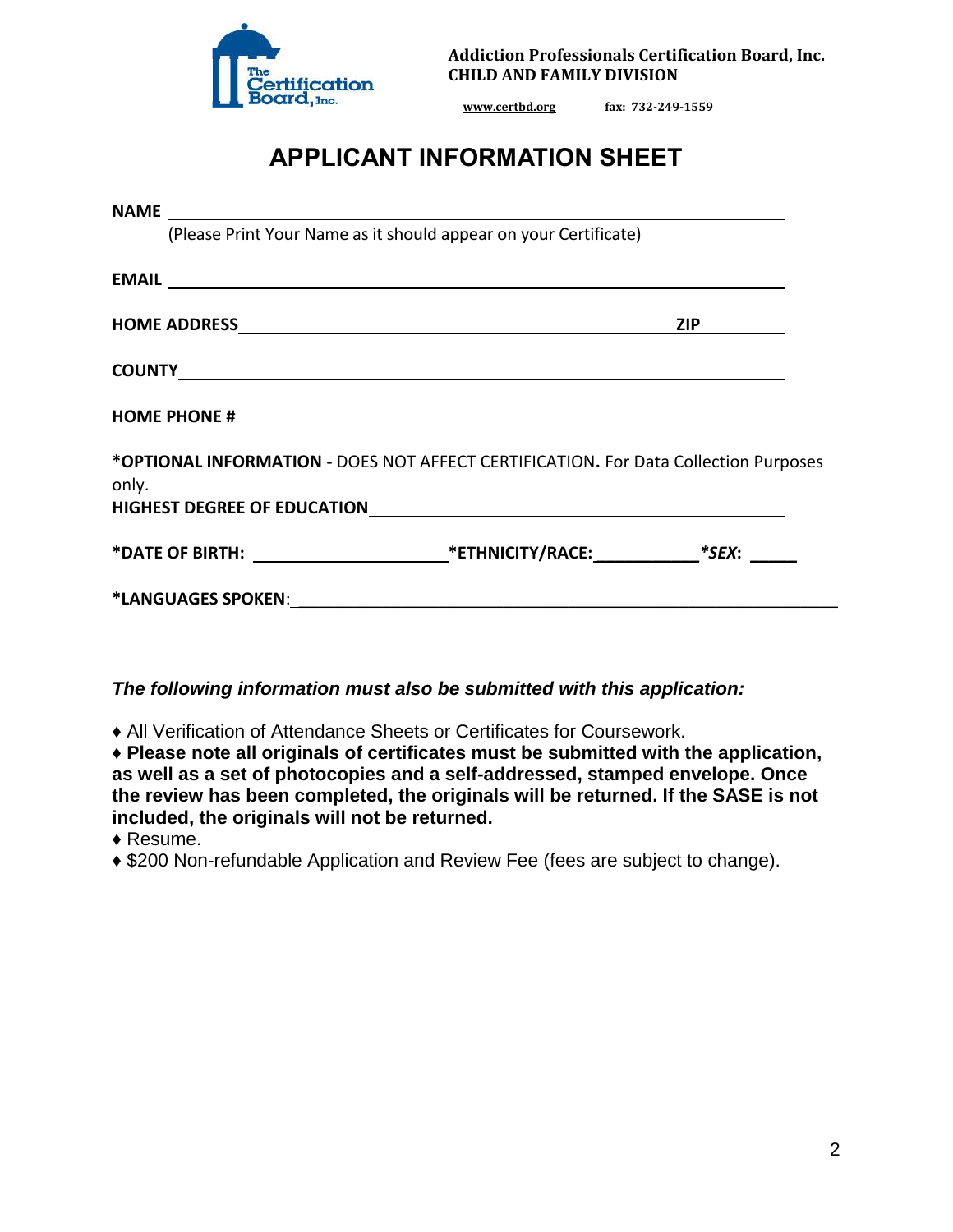

**www.certbd.org fax: 732-249-1559** 

## **AUTHORIZATION AND RELEASE FORM**

I hereby authorize the Addiction Professionals Certification Board, Inc. to make any inquiry of any agency, facility, organization or individual for any and all additional information which might be necessary to fully and properly evaluate my application for the Certified Clinical Supervisor). I hereby release and hold harmless the Addiction Professionals Certification Board, Inc., its Board of Directors, its Officers, its employees, servants, and agents from any and all manner of suits, actions, claims, and judgments which might arise from such efforts to further document the statements and claims I have made in this application or in the processing or consideration of same.

I further acknowledge, understand, and agree that any falsification or misrepresentation of information by myself or others regarding experience and/or qualifications will be sufficient reason for disapproval of my application or for withdrawal of the credential at a later date. I understand that evaluations on me which are submitted by supervisors and/or colleagues are confidential. I hereby relinquish my right to review these evaluations.

I also affirm that I conform to the Ethical Standards as described in the requirements for credentialing (on following pages).

APPLICANT SIGNATURE \_\_\_\_\_\_\_\_\_\_\_\_\_\_\_\_\_\_\_\_\_\_\_\_\_\_\_\_\_\_\_\_\_\_\_\_\_\_\_\_\_\_\_\_\_\_\_

DATE THE MITNESS IN THE SERVICE OF STATE AND THE SERVICE OF STATE AND THE SERVICE OF STATE AND THE STATE OF ST

#### **STATEMENT OF UNDERSTANDING**

I hereby apply for certification to the Addiction Professionals Certification Board, Inc. I understand that approval of my application depends upon my successfully completing the assessment of competency as established by the Board, including submission of all required references and successful completion of a 300 hour practicum in an approved treatment facility. I also understand that for research and statistical purposes only, the data from this application may be used in a non-identifying manner. I also understand this credential is designed to recognize individuals working with chemically dependent clients and is not restricted to primary alcohol/drug counselors.

APPLICANT SIGNATURE THE SERVICE OF THE SERVICE OF THE SERVICE OF THE SERVICE OF THE SERVICE OF THE SERVICE OF THE SERVICE OF THE SERVICE OF THE SERVICE OF THE SERVICE OF THE SERVICE OF THE SERVICE OF THE SERVICE OF THE SER

DATE \_\_\_\_\_\_\_\_\_\_\_\_\_\_\_\_\_\_WITNESS\_\_\_\_\_\_\_\_\_\_\_\_\_\_\_\_\_\_\_\_\_\_\_\_\_\_\_\_\_\_\_\_\_\_\_\_\_\_\_\_\_\_\_\_\_\_\_

**I have read and agree to abide by the ETHICAL STANDARDS FOR CERTIFIED PROFESSIONALS (CPs) standards on the following pages:** 

APPLICANT SIGNATURE **with a state of the state of the state of the state of the state of the state of the state o** 

DATE: WITNESS: \_\_\_\_\_\_\_\_\_\_\_\_\_\_\_\_\_\_\_\_\_\_\_\_\_\_\_\_\_\_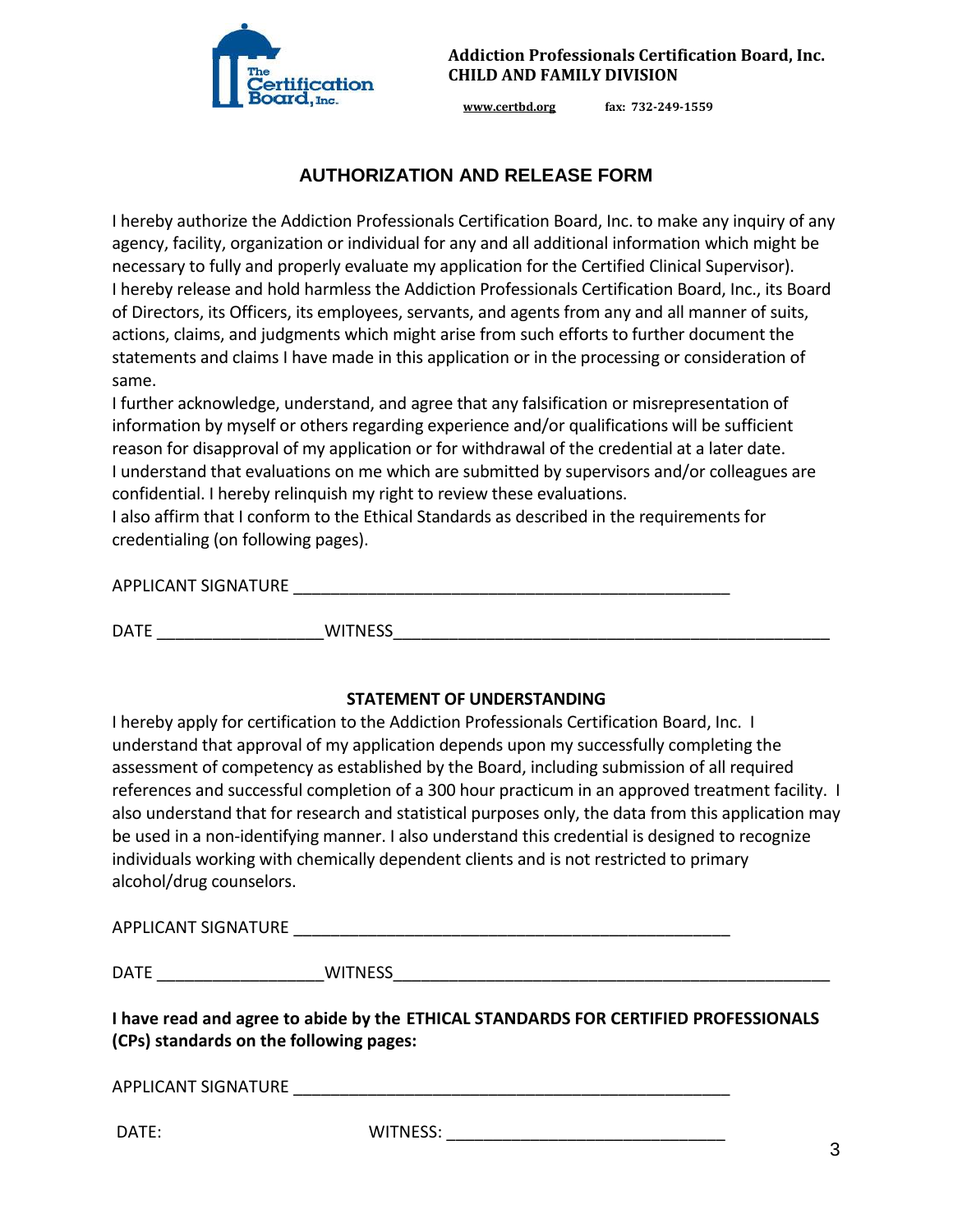

**www.certbd.org fax: 732-249-1559** 

#### **ETHICAL STANDARDS FOR CERTIFIED PROFESSIONALS (CPs)**

The Addiction Professionals Certification Board, Inc. (APCB, Inc.) wishes to thank the National Association of Alcoholism and Drug Abuse Counselors (NAADAC) for the development of these Ethical Standards and for permission to use this amended version.

#### **Specific Principles:**

*Principle 1: Non-Discrimination:* The Certified Professional (CP) shall not discriminate against clients or professionals based on race, religion, age, gender, disability, national ancestry, sexual orientation, or economic condition.

- A. The Credentialed Professional shall avoid bringing personal or professional issues into the counseling relationship. Through an awareness of the impact of stereotyping and discrimination, the CP guards the individual rights and personal dignity of clients.
- B. The CP shall be knowledgeable about disabling conditions, demonstrate empathy and personal emotional comfort in interactions with clients with disabilities, and make available physical, sensory, and cognitive accommodations that allow clients with disabilities to receive services.

*Principle 2: Responsibility:* The Certified Professional (CP) shall espouse objectivity and integrity, and maintain the highest standards in the services the member offers.

- A. The CP shall maintain respect for institutional policies and management functions of the agencies and institutions within which the services are being performed, but will take initiative toward improving such policies when it will better serve the interest of the client.
- B. The CP, as educator, has primary obligation to help others acquire knowledge and skills in dealing with the disease of alcoholism and drug abuse.
- C. The CP who supervises others accepts the obligation to facilitate further professional development of these individuals by providing accurate and current information, timely evaluations, and constructive consultation.
- D. The CP who is aware of unethical conduct or of unprofessional modes of practice shall report such inappropriate behavior to the appropriate authority.

**Principle 3: Competency:** The Certified Professional (CP) shall recognize that the profession is founded on national standards of competency which promote the best interests of society, of the client, of the member and of the professional as a whole. The CP shall recognize the need for ongoing education as a component of professional competency.

- A. The CP shall recognize boundaries and limitations of their competencies and not offer services or use techniques outside of these professional competencies.
- B. The CP shall recognize the effect of impairment on professional performance and shall be willing to seek appropriate treatment for oneself or for a colleague. The CP shall support peer assistance programs in this respect.

*Principle 4: Legal and Moral Standards:* The CP shall uphold the legal and accepted moral codes which pertain to professional conduct.

- A. The CP shall be fully cognizant of all federal and New Jersey laws governing the practice of alcoholism and drug abuse counseling.
- B. The CP shall not claim either directly or by implication, professional qualifications/affiliations that they do not possess.
- C. The CP shall ensure that products or services associated with or provided by the CP or means of teaching, demonstration, publications or other types of media meet the ethical standards of this code.

*Principle 5: Public Statements:* The CP shall honestly respect the limits of present knowledge in public statements concerning alcoholism and drug abuse.

A. A. The CP, in making statements to clients, other professionals, and the general public shall state as fact only those matters which have been empirically validated as fact. All other opinions, speculations, and conjecture concerning the nature of alcoholism and drug abuse, its natural history, its treatment or any other matters which touch on the subject of alcoholism and drug abuse shall be represented as less than scientifically validated.